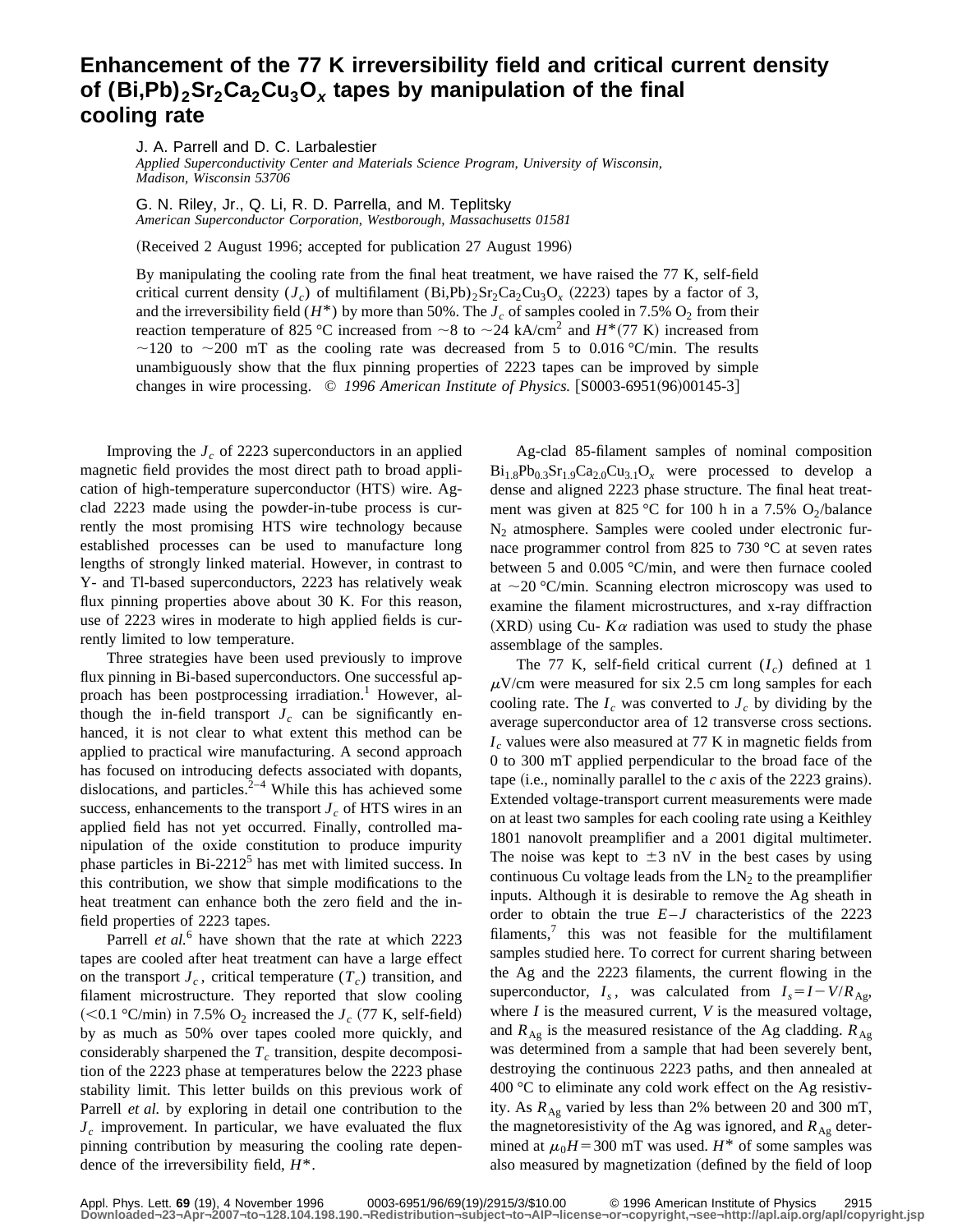

FIG. 1.  $J_c$  (77 K, self-field, 1  $\mu$ V/cm) as a function of cooling rate from 825 to 730 °C.  $J_c$  was maximized at a cooling rate of  $\sim$ 0.016 °C/min.

closure) in a superconducting quantum interference device (SQUID) magnetometer.

Figure 1 shows  $J_c$  (77 K, self-field), at 1  $\mu$ V/cm, as a function of cooling rate from 5 to 0.005  $\degree$ C/min. *J<sub>c</sub>* increased from  $\sim$ 8 kA/cm<sup>2</sup> to a maximum value of  $\sim$ 24 kA/cm<sup>2</sup> for a cooling rate of 0.016 °C/min, and then decreased for the still slower cooling rate of 0.005 °/min. As detailed below, we believe that the increase in  $J_c$  with decreasing cooling rate is at least partially due to increases in the flux pinning strength. We attribute the decrease of  $J_c$  at extremely slow cooling rates to decreases in both  $H^*$  and the intergranular connectivity, the latter due to extensive decomposition of the 2223 phase.<sup>6</sup>

Figure 2 shows the normalized  $J_c$  values,  $J_c(B)/J_c(0)$ , as a function of applied field for three of the cooling rates. These data show that, in addition to the increase in the zero field  $J_c$ , some of which may be due to increases in the connectivity of the core, slow cooling also increases  $J_c$  in applied magnetic fields, indicating an independent increase in the flux pinning strength.



FIG. 2. Normalized  $J_c$  values as a function of applied field for samples cooled at 5, 0.16, and 0.016 °C/min. Slow cooling improved the in-field *J<sub>c</sub>* values of the tapes.



FIG. 3. Examples of (a) the extended  $E-J$  data used to determine  $H^*$ , (b) a characteristic corrected for current sharing with the Ag cladding, and (c) how  $H^*$  was determined by the squared term parameter of a quadratic fit.

An example of the  $E-J$  data collected for a sample cooled at 0.016 °C/min is shown in Fig. 3. Following convention,<sup>8,9</sup> we define  $H^*$ as the field at which the curvature of the log *E*–log *J* characteristics changes from negative to positive. A quadratic fit to the measured data was used to provide an unbiased determination of the curvature, and  $H^*$  was taken as the field at which the value of the coefficient of the square term of the quadratic passed through zero.<sup>7</sup> The open symbols in Fig. 3(a) show the Ag-corrected  $E-J$  data as a function of magnetic field, and the lines through the data points are quadratic fits. Figures  $3(b)$  and  $3(c)$  show examples of the Ag correction and quadratic fit analysis procedures used to determine *H*\*. If left uncorrected, current sharing with the Ag sheath causes the  $E-J$ characteristic to shift to higher values of *J*, which can introduce error into the curvature analysis, particularly for samples with low  $I_c$  values.  $\mu_0 H^*$  for this sample was determined as  $197 \pm 5$  mT.

Figure 4 shows  $H^*$ , determined as in Fig. 3, and from SQUID magnetization loop closure, as a function of cooling rate. As the cooling rate was decreased from 5 to 0.005 °C/ min,  $\mu_0 H^*$  increased from  $\sim$ 120 to over 200 mT. This dependence on cooling rate is qualitatively similar to that of the self-field  $J_c$  in Fig. 1. This behavior, in addition to the infield normalized  $J_c$  values of Fig. 2, confirms that the flux pinning properties of the 2223 have been improved by slow cooling, since both the normalized and the absolute  $J_c$  values increase upon slow cooling. For example, at 77 K and 0.2 T, in addition to the absolute  $J_c$  being approximately 10 times